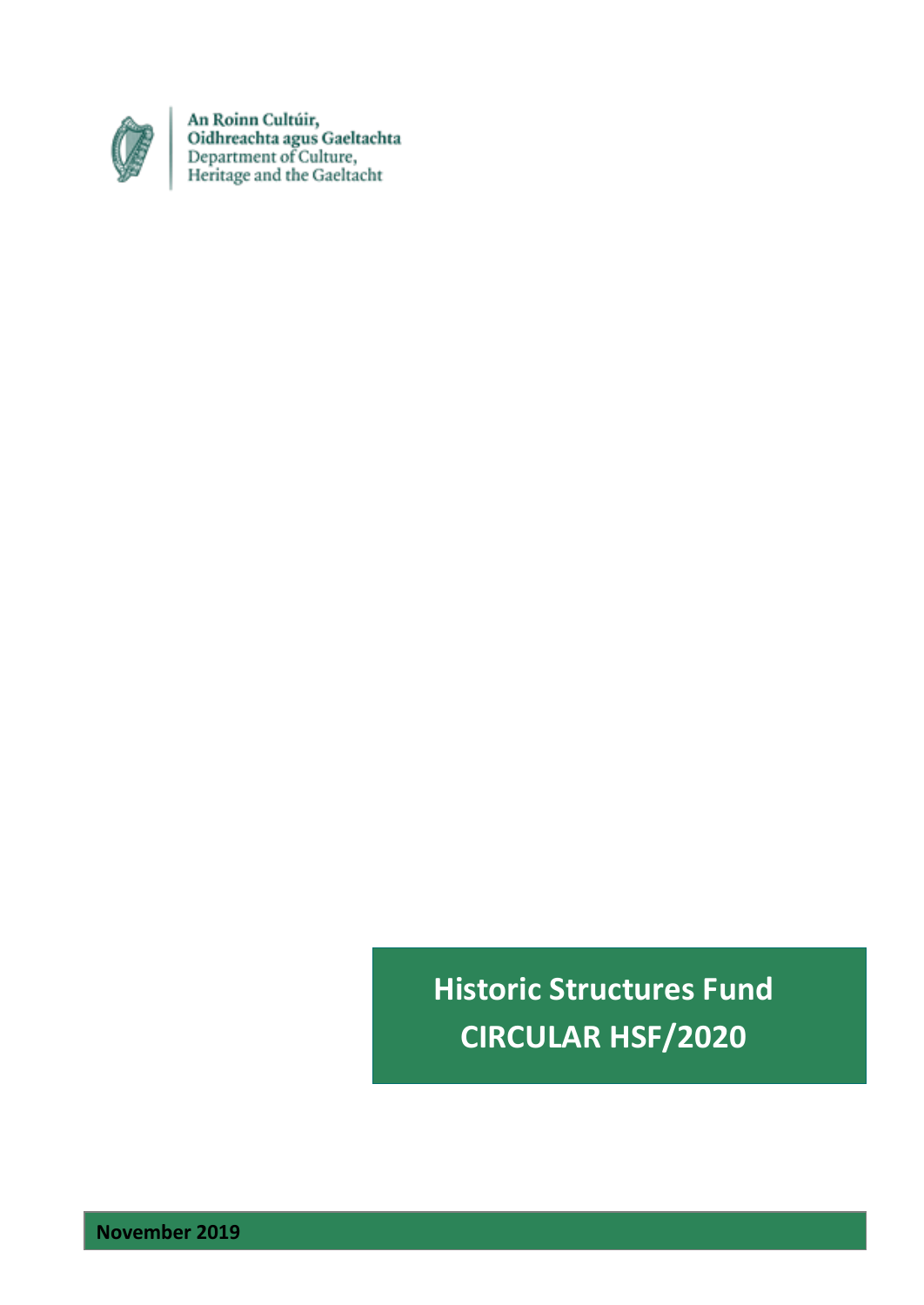# *Contents*

| 1. Historic Structures Fund              | $\overline{2}$ |
|------------------------------------------|----------------|
| 2. Who can apply?                        | 3              |
| 3. Available funding/What will be funded | 4              |
| 4. Selection Criteria                    | 5              |
| 5. Quality of Works                      | 5              |
| 6. How to Apply                          | 6              |
| 7. Recoupment of Funding                 | 8              |
| 8. Qualifying Works                      | 9              |
| 9. A Guidance Note on Method Statements  | 10             |
| 10. Terms and Conditions                 | 11             |

# *Appendices*

| Ι.   | Form $A$ – Application, to be completed by Applicant         |
|------|--------------------------------------------------------------|
| II.  | Checklist and Summary to be completed by Local Authority     |
| III. | Form B – Appraisal, to be completed by Local Authority       |
| IV.  | Form C - Recoupment Claim to be completed by Local Authority |
| V.   | Checklist to be submitted with Form C (Recoupment Claim)     |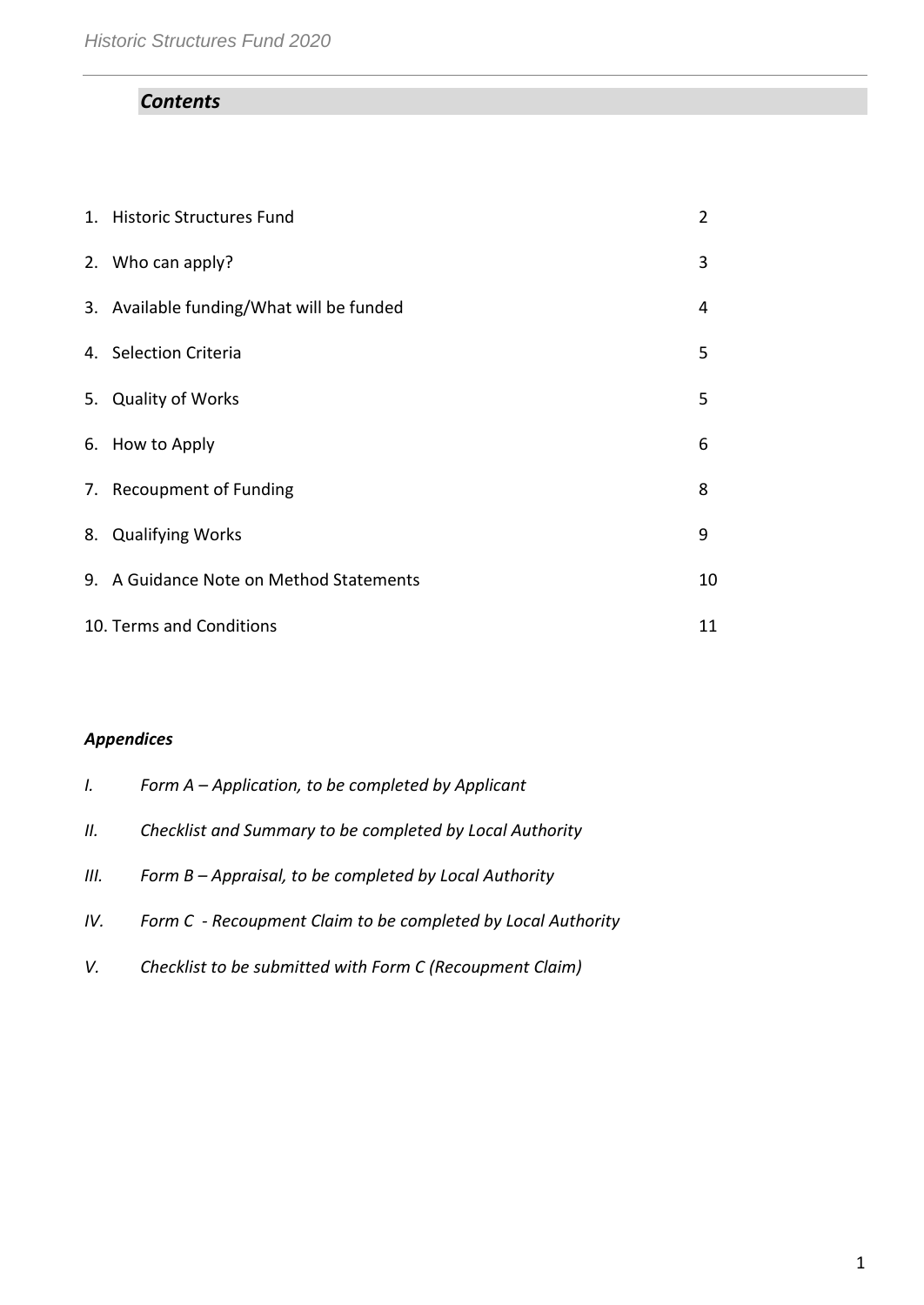# **1. Historic Structures Fund**

In April 2018 the Minister for Culture, Heritage and the Gaeltacht announced a €1.2bn capital investment in culture, language and heritage under *Project Ireland 2040***.** The capital funding for built heritage under this plan will run from 2018-2027 and is focused on enhancing and safeguarding our built heritage throughout the country.

Ireland has a unique built environment of extraordinary quality - our historic buildings and structures are a vital part of our heritage. There are almost fifty thousand protected structures around Ireland. Many of these are in great need of investment to ensure their preservation and continued use so that they remain a living part of our history and community life into the future.

Funding for the Historic Structures Fund (HSF) is being made available as part of *Project Ireland 2040.*  Total funding available nationally under the Historic Structures fund in 2020 will be **€1,824,000**.

**The primary focus of the Historic Structures Fund will be on conservation and enhancement of historic structures and buildings for the broader benefit of communities and the public.**

While the primary responsibility to care for and maintain a protected structure rests with the owner, the **Historic Structures Fund** will invest essential capital in our valuable built heritage and help the owners and custodians of historic structures to safeguard them into the future for the benefit of communities and the public**.**

The core aims of this fund are to:

- **Phable** larger scale conservation works to be carried out on heritage structures which are deemed to be significant and in need of urgent support;
- **Pencourage** the regeneration and reuse of heritage properties and to help to secure the preservation of protected structures and/or historic-culturally significant assets;
- *support* the investment of private capital in labour-intensive projects to conserve historic structures in public and private ownership for community use.

The Department encourages project promoters to incorporate a traditional skills training element in the project.

The Historic Structures Fund will have two Streams:

- **1. Stream 1** will offer grants **from €15,000 up to €50,000** and is aimed at essential repairs and smaller capital works for the refurbishment and conservation of heritage structures.
- **2. Stream 2** will offer a small number of grants **from €50,000 up to €200,000** for larger enhancement, refurbishment or reuse projects involving heritage structures, where a clear community or public benefit has been demonstrated.

The Minister may designate part of the Fund for **projects in partnership** with State-funded organisations such as the Office of Public Works, the Irish Heritage Trust, Waterways Ireland, the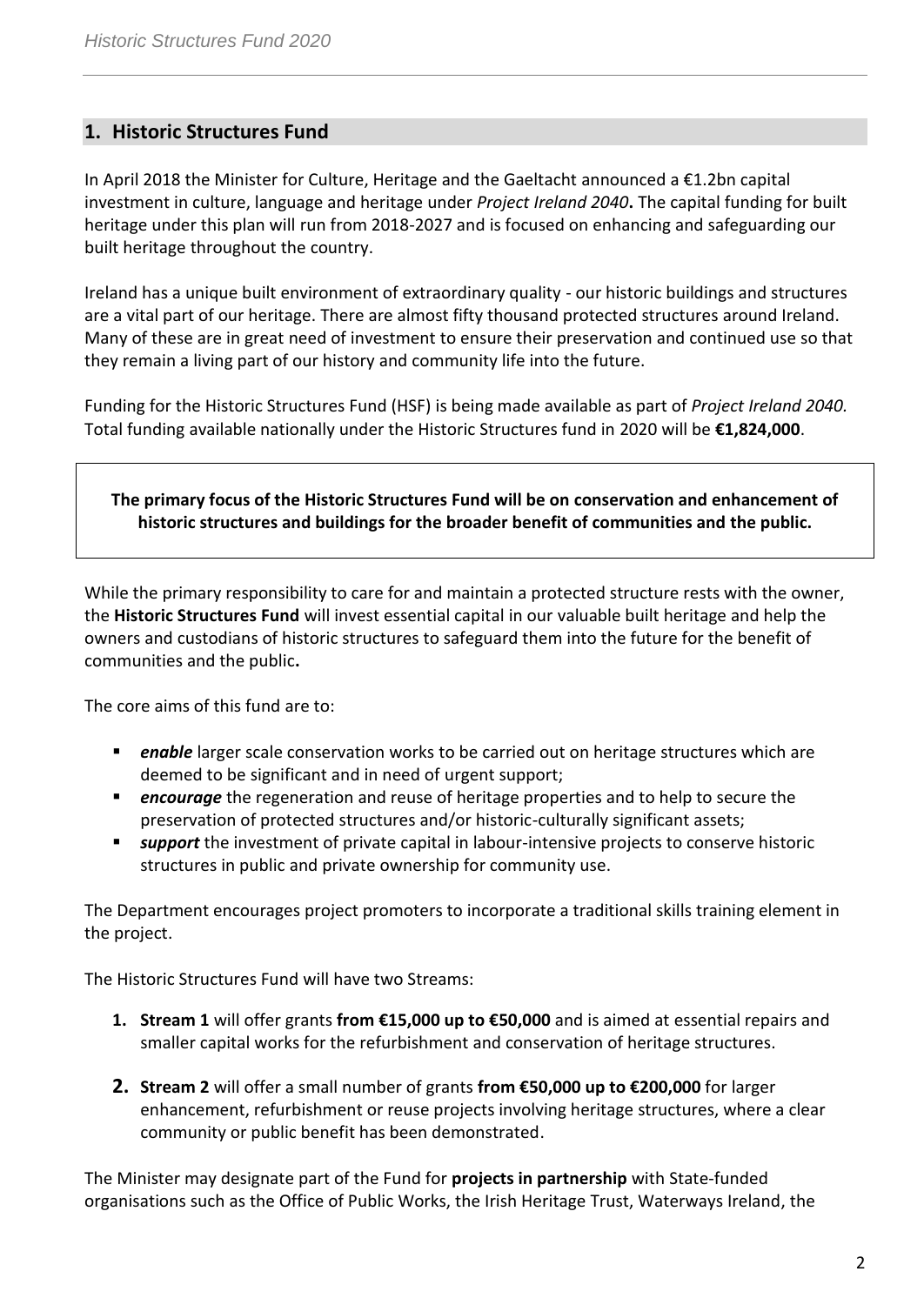Landmark Trust and others, to care for historic structures and buildings in public ownership and improve recreational infrastructure and public access to these heritage assets.

# **2. Who can apply?**

The Historic Structures Fund provides capital funding for works to qualifying structures which include the following:

- **(i) Protected Structures:** Structures in the Record of Protected Structures (RPS) of each Local Authority;
- **(ii) Structures eligible for or proposed for inclusion in the RPS** but not yet formally approved for inclusion. Such structures must meet the criteria for inclusion in the RPS by the Local Authority, i.e. must be of special interest from an architectural, historical, archaeological, artistic, cultural, scientific, social or technical point of view;
- **(iii) Structures or works within Architectural Conservation Areas** (ACAs), or within the amenity of a National Monument, where exceptional circumstances apply.

Eligible projects will be as follows:

- a) projects proposed by local authorities on foot of applications from **private applicants who are the owners or custodians of historic structures**
- b) projects proposed by a Local Authority for works to **historic structures in public ownership**, where a clear heritage focus and community or public benefit has been demonstrated
- c) projects with a clearly defined heritage focus and community or public benefit proposed directly to the Department by a **State-funded organisation** working in the heritage area.

## **Only one application will be considered per historic structure**

**Applicants cannot avail of funding under both the Historic Structures Fund and the Built Heritage Investment Scheme in the same year.**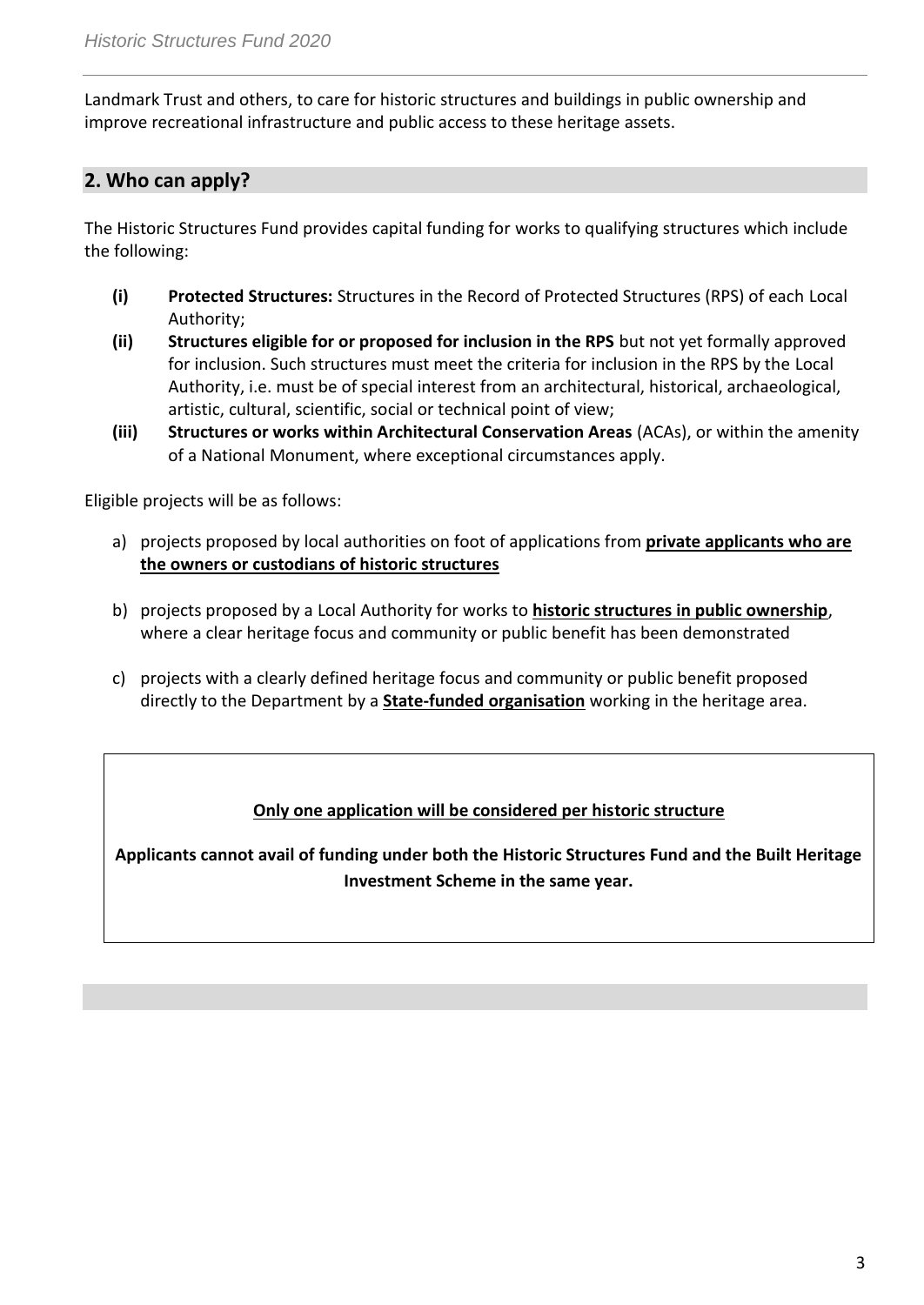# **3. Available Funding/What will be funded**

| <b>Stream</b>              | <b>Available Funding</b>                                                                                                                                                                                                                   | What will be funded                                                                                                                                                                    | <b>Maximum Grant</b>                                                                                                              |
|----------------------------|--------------------------------------------------------------------------------------------------------------------------------------------------------------------------------------------------------------------------------------------|----------------------------------------------------------------------------------------------------------------------------------------------------------------------------------------|-----------------------------------------------------------------------------------------------------------------------------------|
| Stream 1                   | Grants between €15,000<br>and €50,000                                                                                                                                                                                                      | Essential repairs and small<br>capital works for the<br>refurbishment and<br>conservation of historic<br>structures to safeguard the<br>structure and keep it in use                   | 80% of eligible costs<br>max.                                                                                                     |
| <b>Stream 2</b>            | Grants between €50,000<br>and €200,000. Grants may<br>be phased over two years.<br>Successful applicants<br>should check their Letter<br>of Offer for details of how<br>funding is to be spent over<br>the two years, where<br>applicable. | Larger enhancement or<br>significant refurbishment<br>projects involving historic<br>structures, where a clear<br>benefit to the community<br>and the public has been<br>demonstrated. | 50% of eligible costs.<br>In exceptional<br>circumstances a<br>higher percentage<br>may be sought,<br>subject to a max of<br>80%. |
| Projects in<br>Partnership | To be determined on a<br>case by case basis.                                                                                                                                                                                               | Works to care for historic<br>structures and buildings in<br>public ownership and<br>improve recreational<br>infrastructure and public<br>access to these heritage<br>assets           | Will not generally<br>exceed 50% of the<br>project cost                                                                           |

- Applicants may be required to provide evidence of the availability of matching funding.
- Works must be completed and paid for before recoupment is sought from the Department.
- Both streams can include an associated training element.

Please see **Section 8** below for further details on Qualifying Works.

#### **The following will not be eligible for funding:**

- i. Works which have commenced prior to the grant award
- ii. New build or extensions
- iii. Works not in accordance with sound conservation methodology and practice
- iv. Projects or elements of projects where works have already commenced prior to grant award
- v. Purchase of lands or buildings
- vi. Feasibility studies
- vii. Conservation plans or other non-capital expenditure, except where such is directly ancillary to capital works being funded under HSF.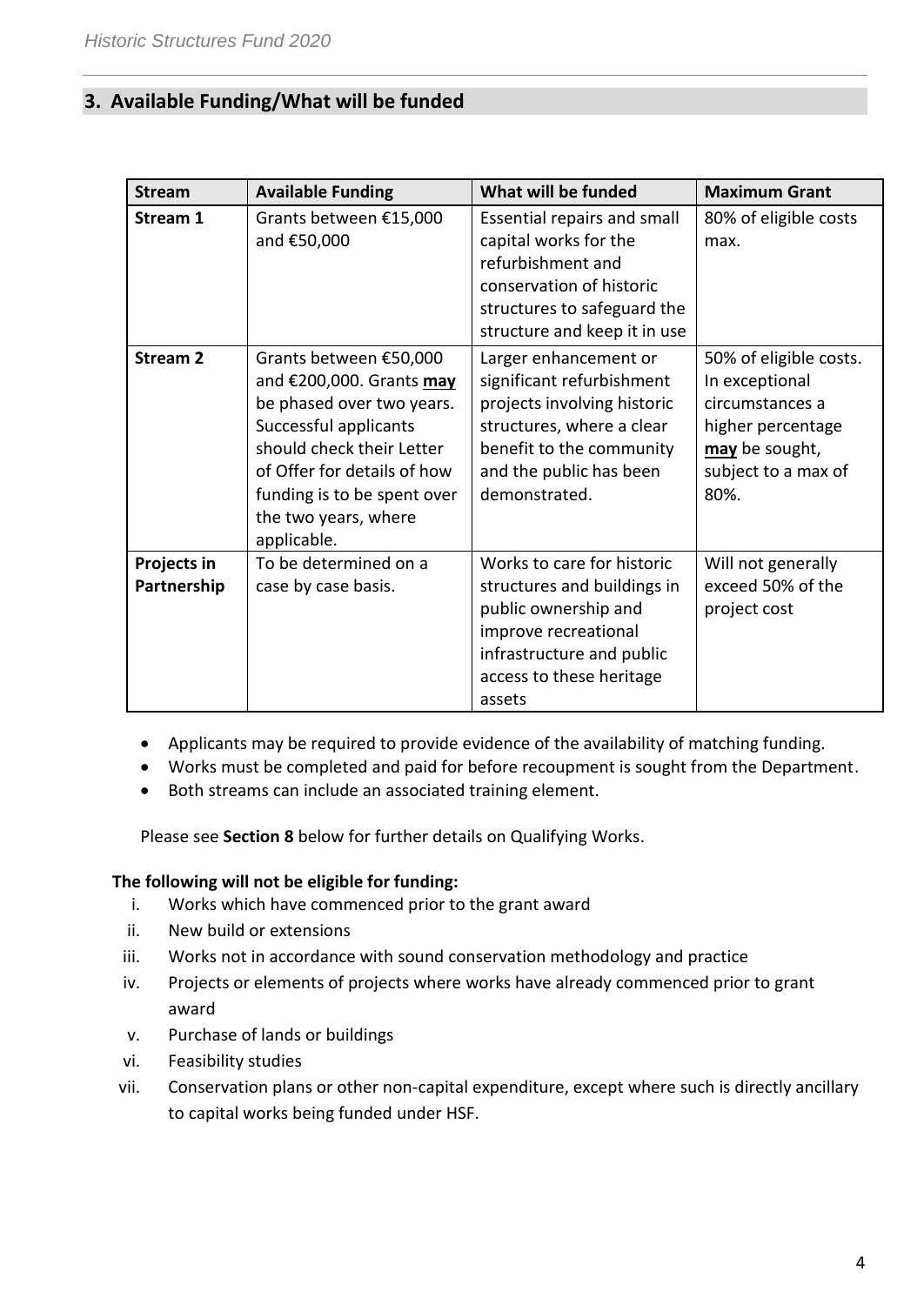# **4. Selection Criteria**

Eligible applications for **Stream 1** will be assessed for selection under the following criteria:

| 1            | Significance of the structure                                                      |
|--------------|------------------------------------------------------------------------------------|
| $\mathbf{2}$ | <b>Efficacy</b> of the grant in achieving the aims of the Historic Structures Fund |
| 3            | Quality of the methodology and technical merit of the works proposed               |
| 4            | Contribution of the proposed works to keeping the structure in use, or             |
|              | bringing it back into use                                                          |

Eligible applications for **Stream 2** will be assessed for selection under the following criteria:

| 1              | <b>Significance of the structure</b>                                                                |
|----------------|-----------------------------------------------------------------------------------------------------|
| $\overline{2}$ | <b>Efficacy</b> of the grant in achieving the aims of the Historic Structures Fund                  |
| 3              | <b>Quality</b> of the methodology and technical merit of the works proposed                         |
| 4              | Contribution of the proposed works to keeping the structure in use, or<br>bringing it back into use |
|                |                                                                                                     |
| 5              | Broader public or community benefit of the project                                                  |

**Applications which fail to achieve a qualifying mark under any one of the above assessment criteria will fail the assessment overall and will not be considered for funding.** 

# **5. Quality of works**

 $\overline{a}$ 

Conservation works must be designed, specified and overseen on site by appropriately qualified and experienced building conservation professional(s) who will be required to confirm that works have been carried out to a satisfactory standard. The building professional should ideally have a **demonstrable competence** in the relevant area of building conservation. The three building professional institutes operate conservation accreditation schemes, which may assist owners to find the right expertise.<sup>1</sup> The choice of main and/or specialist contractor with craft and managerial skills is also critical to achieving a high quality project. Owners may wish to consult the Register of Heritage Contractors in this regard or the Construction Industry Register Ireland, which contains a 'heritage works' subcategory.<sup>2</sup>

<sup>&</sup>lt;sup>1</sup> Royal Institute of the Architects of Ireland[, www.riai.ie;](http://www.riai.ie/) Engineers Ireland, [www.engineersireland.ie;](http://www.engineersireland.ie/) Society of Chartered Surveyors Ireland, [www.scsi.ie.](http://www.scsi.ie/)

<sup>2</sup> [www.heritageregistration.ie;](http://www.heritageregistration.ie/) [www.ciri.ie.](http://www.ciri.ie/)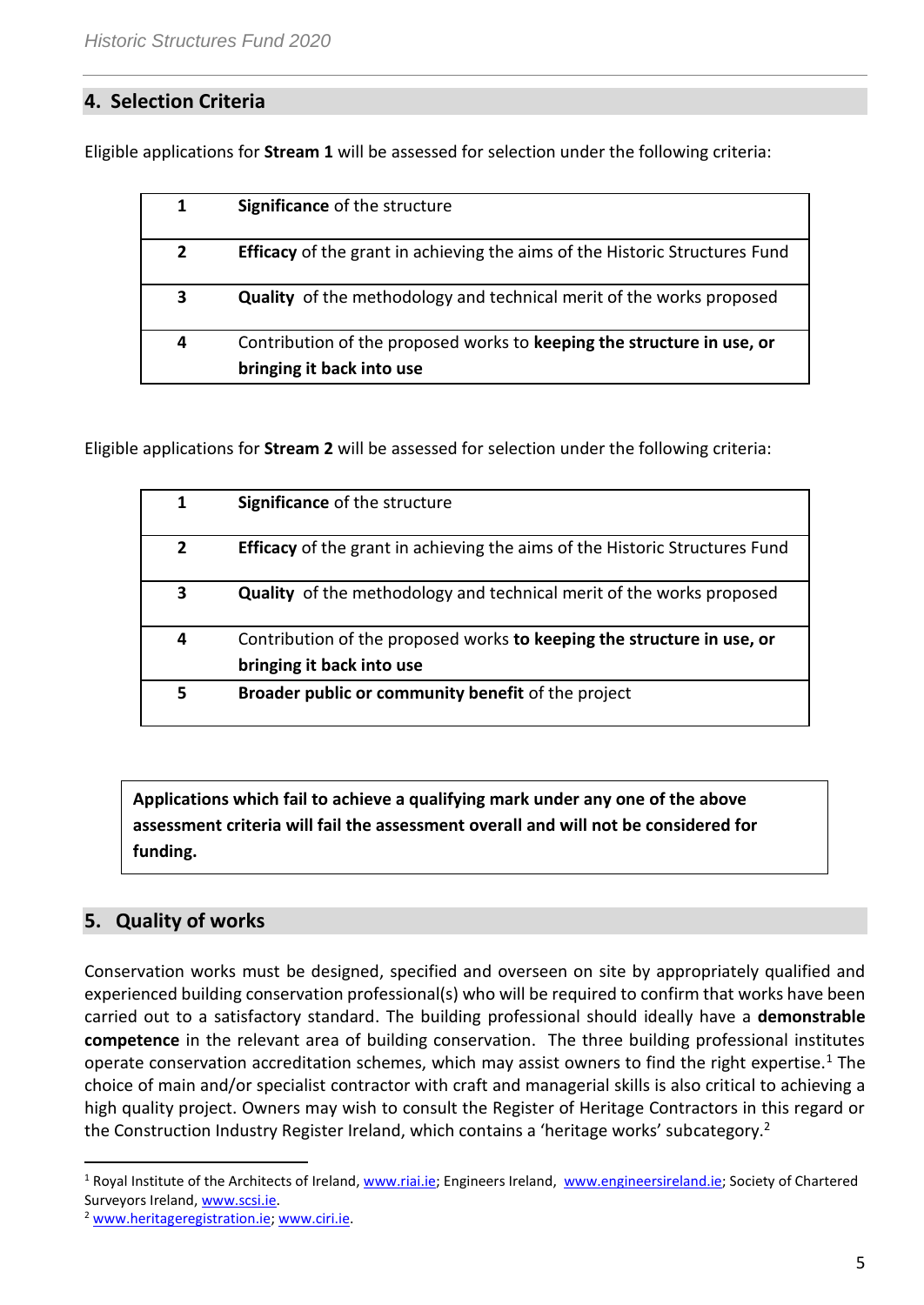Where the specific expertise lies with a practitioner, e.g. a thatcher or stone mason, they fulfil the role of the conservation building professional.

Please note the requirement for an **appropriately qualified conservation professional** to oversee the works, and for a **comprehensive and sound methodology** to accompany the application. (See **Section 9** *A Guidance Note on Method Statements)* Projects that include a training element should provide an outline description of the nature, extent and level of training proposed. A training plan must be submitted to the Department prior to commencement of the training element.

**Your attention is drawn to the fact that the absence of a suitably comprehensive method statement is a frequent cause of projects failing at assessment stage.**

# **6. How to Apply**

## *Stream 1*

This stream will offer grants between €15,000 and €50,000 for essential repairs and small capital works for the refurbishment and conservation of historic structures.

- **Private applicants or community groups who are the owners or custodians of historic structures** should:
	- o complete Form A
	- o attach a comprehensive Method Statement
	- $\circ$  submit to their Local Authority before the closing date (date to be determined by each Local Authority, but no later than **31 January 2020).**

Using the criteria as set out in Section 5 above, each Local Authority may shortlist up to **three projects in this category** for consideration, and submit to the Department by **14 February 2020.** 

- Local authorities submitting applications for works to **historic structures in public ownership**, where a clear heritage focus and community or public benefit has been demonstrated should
	- o complete Form A
	- o attach a comprehensive Method Statement
	- o submit to the Department (email [HSF@chg.gov.ie\)](mailto:HSF@chg.gov.ie) on or before **14 February 2020.**

Each Local Authority may submit **one project in this category** for consideration.

- Applications for projects with a clearly defined heritage focus and community or public benefit proposed by a **State-funded organisation** working in the heritage area, should:
	- o Complete Form A
	- o attach a comprehensive Method Statement
	- o submit to the Department (email [HSF@chg.gov.ie\)](mailto:HSF@chg.gov.ie) on or before **14 February 2020.**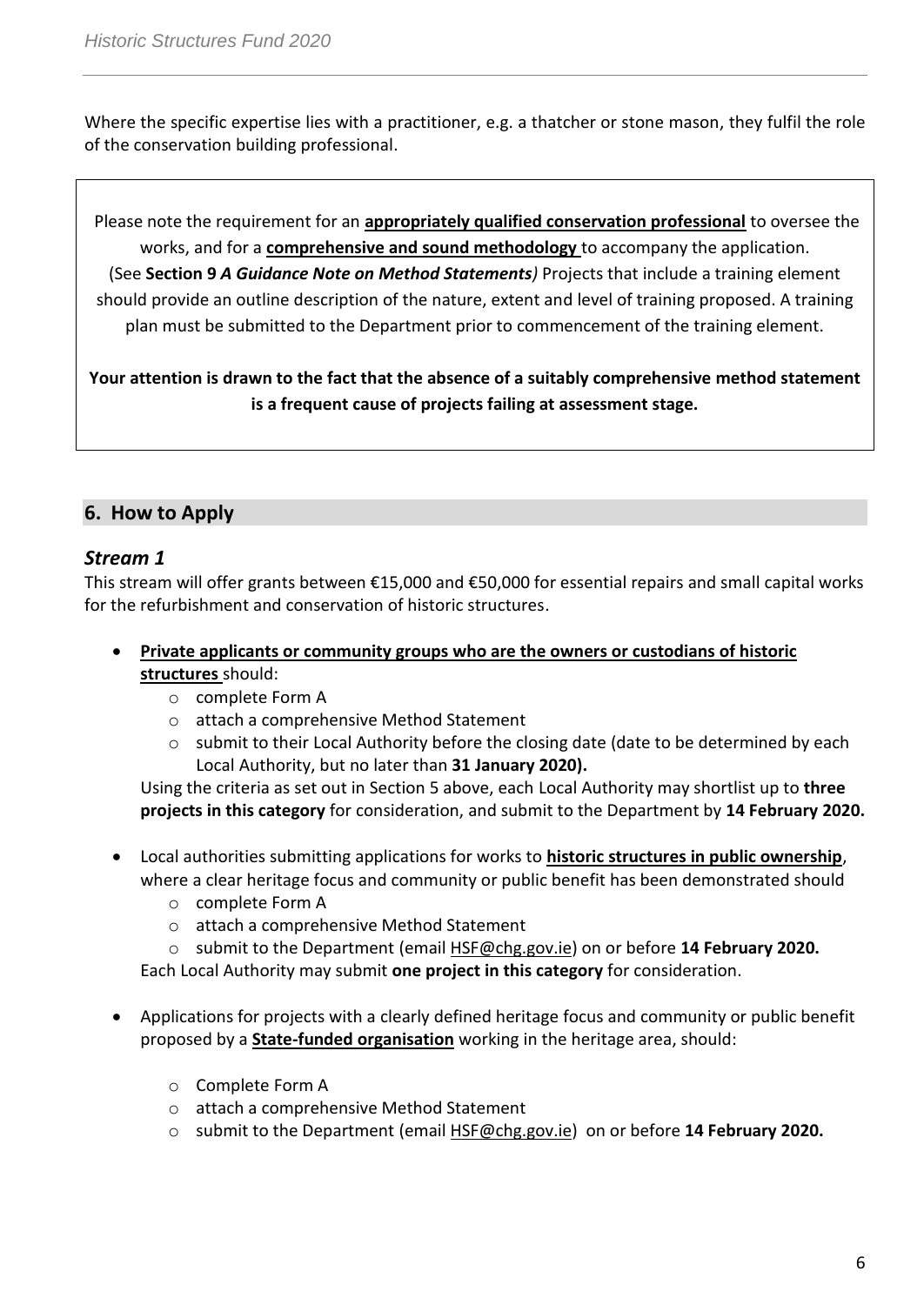# *Stream 2*

**Stream 2** will offer a small number of grants **up to €200,000** for larger enhancement, restoration or conservation projects involving heritage structures, where a clear community or public benefit has been demonstrated.

- **Private applicants or community groups who are the owners or custodians of historic structures** should:
	- o complete Form A and
	- o attach a comprehensive Method Statement
	- o submit to their Local Authority before the closing date (date to be determined by each Local Authority but no later than **31 January 2020).**

Using the criteria as set out in Section 5 above, each Local Authority may shortlist **one project in this category** for consideration and submit to the Department by **14 February 2020.** 

- Local authorities submitting applications for works to **historic structures in public ownership**, where a clear heritage focus and community or public benefit has been demonstrated should
	- o complete Form A
	- o attach a comprehensive Method Statement
	- o submit to the Department (email [HSF@chg.gov.ie\)](mailto:HSF@chg.gov.ie) on or before **14 February 2020.** Each Local Authority may submit **one project in this category** to the Department for

consideration.

- Applications for projects with a clearly defined heritage focus and community or public benefit proposed by a **State-funded organisation** working in the heritage area, should
	- o Complete Form A
	- o attach a comprehensive Method Statement
	- o submit to the Department (email [HSF@chg.gov.ie\)](mailto:builtheritage@chg.gov.ie) , on or before **14 February 2020.**

# *Submitting your application*

Applications which meet the criteria should be submitted to the Local Authority or the Department (as appropriate) for consideration by the deadline.

Please check in particular –

- **The amount of funding requested does not exceed the maximum grant available**
- **The amount and source of matching funding is clearly stated**
- **Details of other exchequer funding have been declared**

**A separate email must be submitted in respect of each project ensuring all relevant material for that application is included. The size of the email must not exceed 15MB. Fragments or partly completed applications, or multiple applications in the same email, will not be considered for funding.**

The email subject should be **'HSF 2020'** and include the project name and the name of the Local Authority where relevant.

## **NOTE: Applications will be accepted by email only.**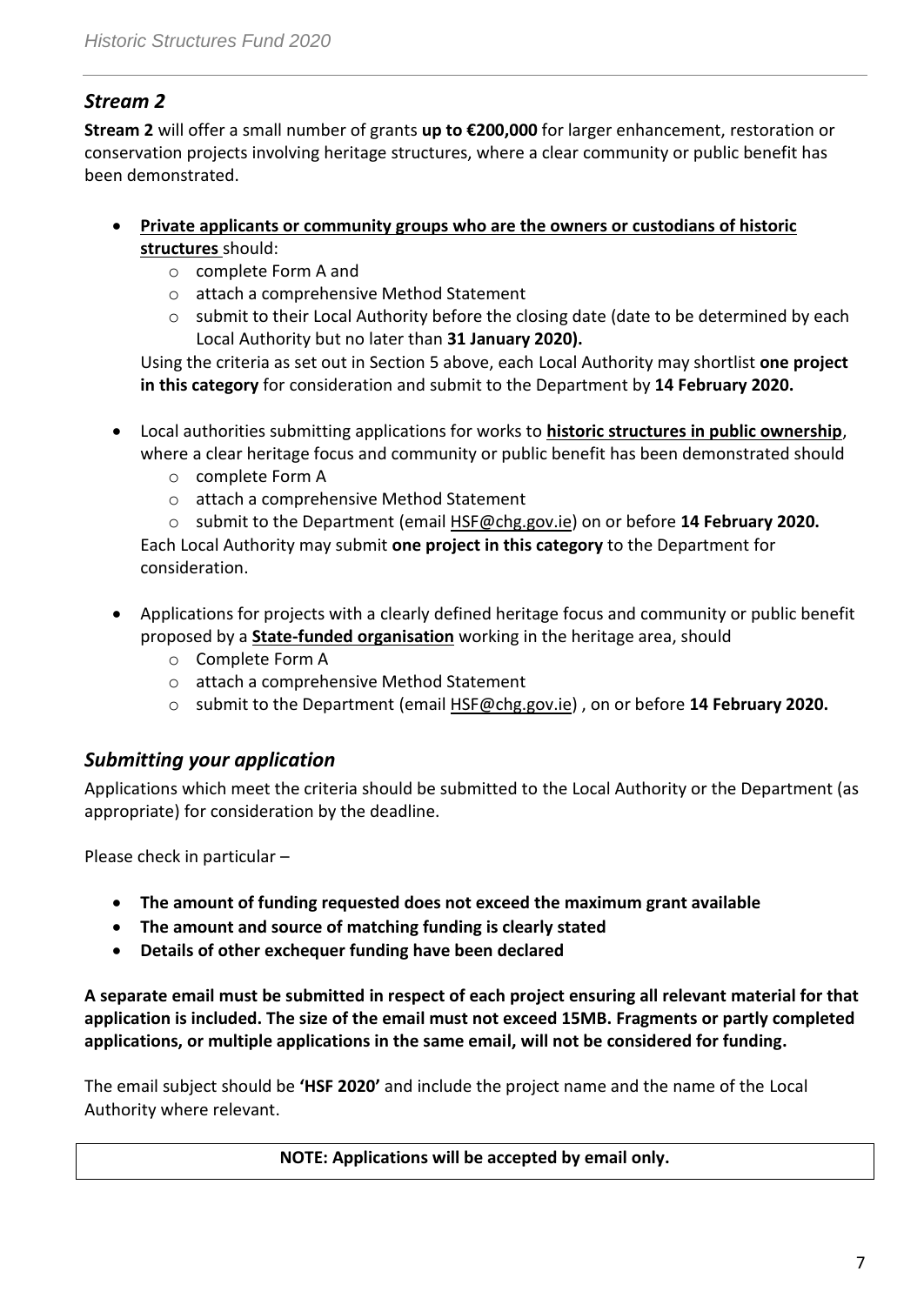# **7. Recoupment of Funding**

### **Where the application is via the Local Authority**

Works must be completed and verified by the Local Authority before payment of grant funding can be sought from the Department.

**The Local Authority is responsible** for payment of the grants to the owners/occupiers of approved HSF projects **in advance** of seeking recoupment from the Department.

**Your attention is drawn to the fact that where works and/or training are not carried out in accordance with the terms of the scheme, in particular where the scope of works changes and the new works do not conform to the required standards of good conservation practice, the Department is under no obligation to award the grant, as this is a material breach of the terms of the grant offer.**

Once payment to an applicant has been made, the LA must complete and return **Form C (Appendix IV)** by the **31 October 2020** to recoup the grant from the Department. Form C must be signed by the Architectural Conservation Officer (ACO) (or where an ACO is not employed, by a member of the LA's professional staff competent to undertake this function) with oversight of the project and countersigned by the Chief Executive Officer or Director of Services. The form **must** be accompanied by proof of payment e.g. print-out showing applicant's name, amount paid and date of payment and visual aids such as photographs or video clips to allow the Department compare 'before' and 'after' images of the completed works. Funding cannot be claimed after the deadline date.

**A separate email must be submitted in respect of each recoupment claim, ensuring all relevant material is included in one email.** 

#### **Where an application has been made directly to the Department**

Form C must be signed by the conservation professional identified on the original application form, who will certify that the works have been overseen and carried out in accordance with the terms of the grant award and to appropriate standard in terms of conservation practice.

No grant award will be payable where certification of the works has not been carried out by an appropriately qualified conservation professional.

The recoupment form **must** be accompanied by proof of total cost of works, together with proof of payment, e.g. Receipts from suppliers/contractors specifying cost and nature of the works. Visual aids such as photographs or video clips to allow the Department to compare 'before' and 'after' images of the completed works must also be included.

Funding cannot be claimed after the deadline date.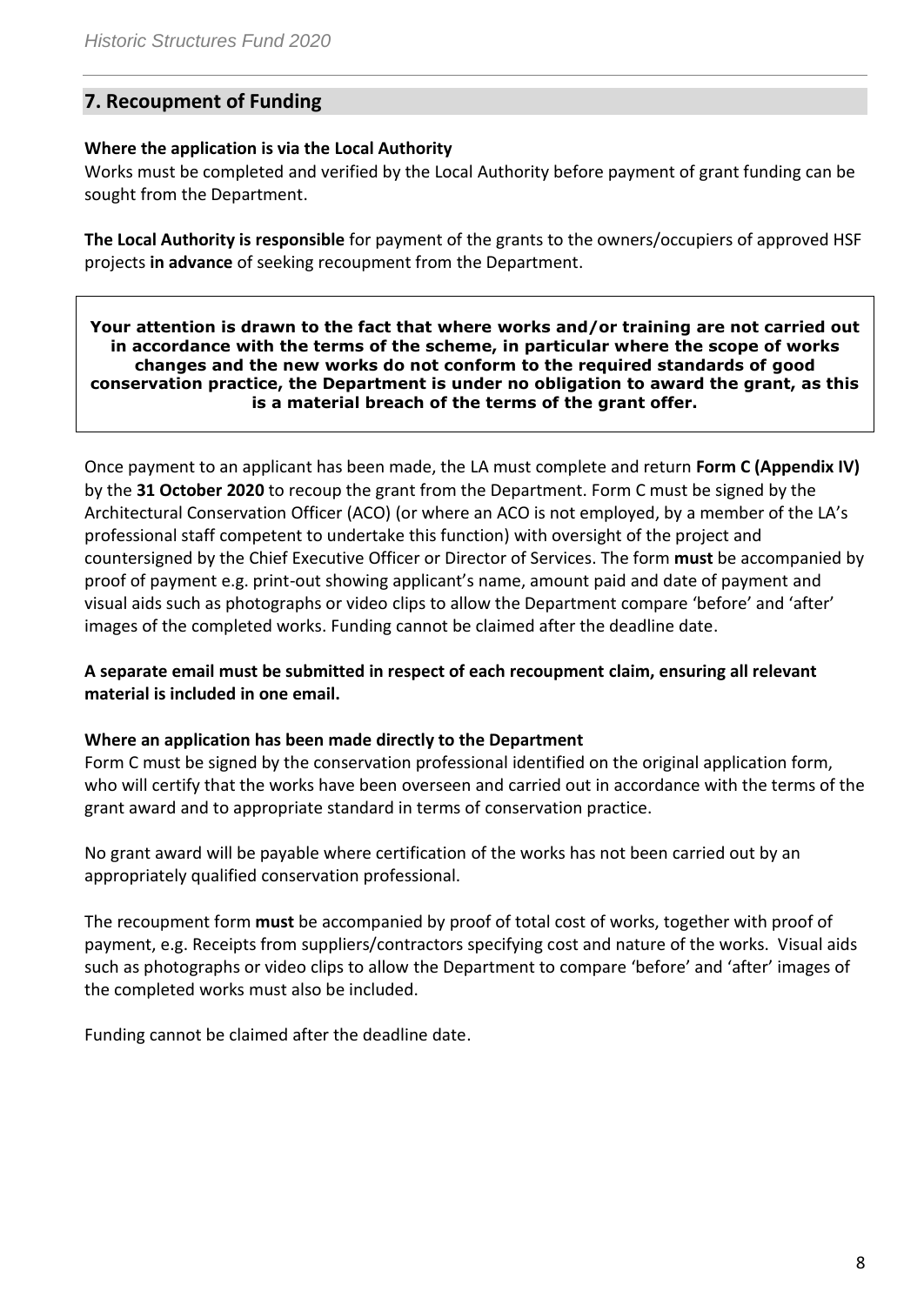# **8. Qualifying Works**

**Roofs:** Works to ensure the structural stability and/or weather tightness of a roof using appropriate materials and detailing; the salvage and reuse of existing slate and other materials from the structure should be a priority. Works to repair thatched roofs using appropriate, compatible traditional materials and details, reed is permissible where it replaces a reed roof. Works to renew damaged or missing metal sheeting, gutter linings and flashings (of materials such as lead, copper or zinc) to appropriate details. Where there is a risk of theft of metalwork from a roof, the use of suitable substitute materials as an interim solution may be considered acceptable.

**Rainwater disposal:** Works to repair or, where this is not feasible, replace rainwater goods to ensure efficient disposal of water from the building. Lead and cast-iron should be replaced like-for-like. However, where there is a risk of theft or vandalism, the use of suitable substitute materials as an interim solution may be considered acceptable.

**External walls**: Works to ensure the structural stability and/or weather tightness of the building envelope. Works to remedy defects or problems that have the potential to create serious future damage if left untreated, such as foundation settlement, chimney collapse, fungal attack on timber or salt migration within the fabric.

**Windows, doors and associated elements:** Works to prevent water ingress. Works to repair significant elements of external joinery with minimal replacement of decayed timber. Repair of stained glass windows and associated works in accordance with best practice as set out in Chapter 6 of *The Conservation of Places of Worship,* Advice Series (2011),

[https://www.chg.gov.ie/app/uploads/2015/07/The-Conservation-of-Places-of-Worship-2011.pdf.](https://www.chg.gov.ie/app/uploads/2015/07/The-Conservation-of-Places-of-Worship-2011.pdf)

**Interiors:** Works to repair internal structural elements such as floors, walls, staircases and partitions. Works to conserve significant decorative features and artwork such as wall and ceiling plasterwork, interior joinery and fittings and decorative elements as appropriate.

**Temporary works:** Works to reduce the risk to a structure from possible or partial collapse, subject to the maintenance of adequate ventilation of the structure, and the protection of significant features of the building from endangerment. In exceptional circumstances, where it is considered necessary to remove fixtures or features of interest for safe-keeping, this shall be conditional on the inclusion of acceptable proposals for their secure storage for later reinstatement within a stated timeframe.

**Historic ruins:** Works to stabilise masonry or other elements at risk.

**Other works:** A case may be made by the applicant and/or the Local Authority for other works which they deem to be of exceptional importance for consideration by the Department.

All qualifying works should be in accordance with the standards of best practice as outlined in the Department's *Architectural Heritage Protection Guidelines for Planning Authorities* (2011) [https://www.chg.gov.ie/app/uploads/2015/07/Architectural-Heritage-Protection-Guidelines-2011.pdf,](https://www.chg.gov.ie/app/uploads/2015/07/Architectural-Heritage-Protection-Guidelines-2011.pdf) and relevant volumes of the Department's *Advice Series*. [\(http://www.chg.gov.ie/heritage/built](http://www.chg.gov.ie/heritage/built-heritage/architectural-heritage-advisory-service/advice-for-owners/)[heritage/architectural-heritage-advisory-service/advice-for-owners/\)](http://www.chg.gov.ie/heritage/built-heritage/architectural-heritage-advisory-service/advice-for-owners/)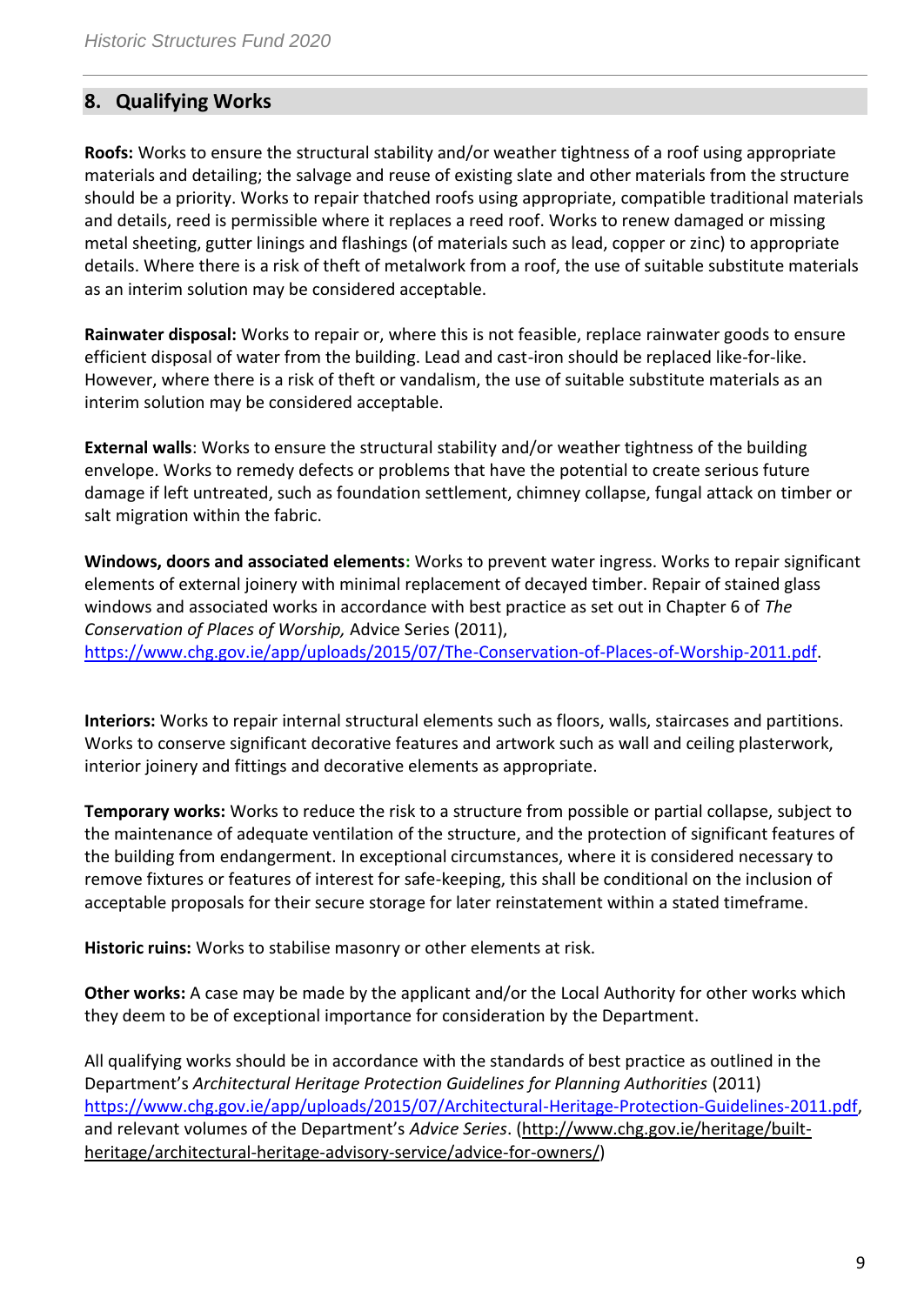## **9. A Guidance Note on Method Statements**

The **Method Statemen**t must describe the condition of the structure, and give details of how conservation/repair works will be carried out. This document does not need to be unduly long but it must be **appropriate to the nature and scale of the proposed works**, e.g. a Method Statement in relation to re-thatching will not require as much detail as one for structural or masonry repairs. It should not exceed **TEN A4** pages.

Works should be in line with best conservation practice and should aim to employ methods of minimal intervention. Works should be based on a proper understanding of the structure, and make use of appropriate materials. Replacement of original material should be kept to a minimum and should only be carried out when absolutely necessary. The proposed works should only be undertaken by appropriately qualified conservation practitioners who have experience in the use of historic materials and techniques.

#### **The Method Statement must include**

#### **1. A concise description of the structure**

The structure as it currently exists, noting all its salient features, its appearance, setting, form, present function, significance, brief architectural history (if available/relevant) and the materials of which it is composed.

### **2. A description of the works proposed**

This should identify the issues that are causing risk, what remedial works are proposed, how the work will be done, what materials will be used, and how the fabric of the building will be conserved. It **must** include relevant plans, drawings and supporting visual media such as video clips, photographs or other illustrations and should typically include the following issues:

- a) Are the works temporary or permanent?
- b) What types of repairs are being proposed and in which locations?
- c) What treatment/replacement of damaged fabric is envisaged?
- d) What replacement materials (if any) will be incorporated?
- e) Details of on-site supervision and monitoring;
- f) A brief schedule or sequence of works;
- g) An estimated project cost.

#### **3. Impact statement and proposed mitigation measures (if applicable)**

Any likely impact of works on a structure and ways of mitigating adverse impacts. Mitigation may include design, timing and methodology (i.e. roof repairs timed to avoid interfering with bat colonies or rendering works timed to allow lime mortar to set), reversibility, careful choice of materials, etc.

**4.** Cross refer the Method Statement to the training plan, where relevant.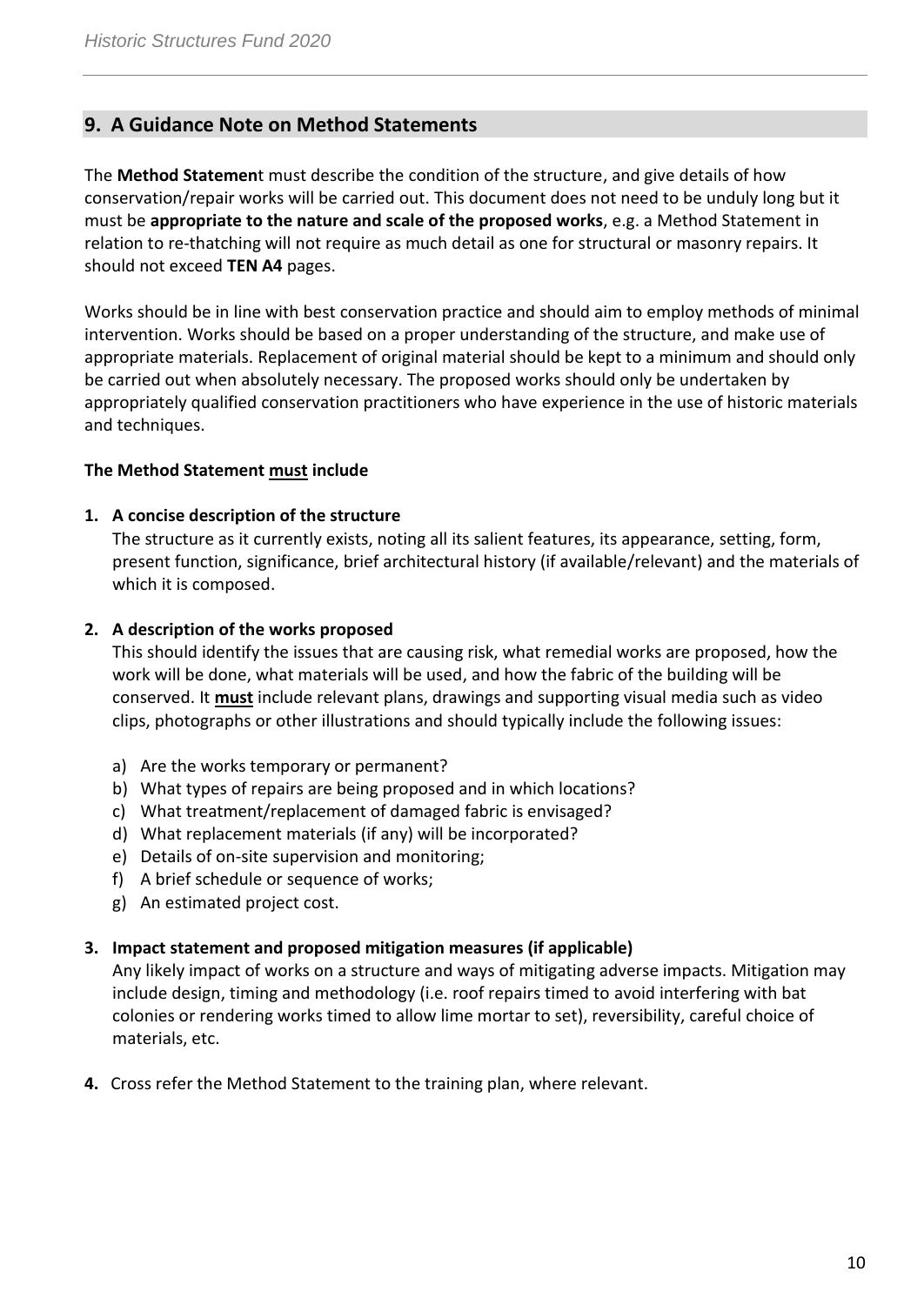# **10. Terms and Conditions**

The following terms and conditions will apply to all projects

### **1. Advertising of scheme**

a. Each Local Authority shall advertise the Historic Structures Fund on its website within **one week** of having been notified of the Scheme by the Department.

## **2. Drawdown of grant**

Projects must be completed and funds drawn down as follows

- a. Stream 1: On or before 31 October 2020**.**
- b. Stream 2: Where grant is awarded for one year, funds to be drawn down on or before 31 October 2020. Where funding is phased over two years, the allocation for 2020 to be drawn down by 31 October 2020, with the 2021 allocation to be drawn down by the closing date to be set out in Circular HSF/2021. Details will be outlined in Letter of Offer.
- c. Payment

The default position is that grants should be paid on the basis of vouched expenditure. Grantees making claims for grant funding on the basis of vouched expenditure are required to state to their grantors that:

- i. The invoices used to support their claims relate to activities and services appropriate to the grant scheme objectives,
- ii. The amounts invoiced have been paid,
- iii. The invoices have not and will not be used in support of another claim for reimbursement from any other funder(s) (except as provided for in agreed jointfunding arrangements).

## **3. Oversight**

It is a condition of funding that works must be overseen by an appropriately qualified conservation professional.

## **4. Photography**

Good quality digital photographs of the project must be provided before works commence. These may be used later for a 'before and after' comparison for reporting purposes. Please note that the Department reserves the right to use any or all images supplied by either the applicant or the Local Authority to advertise or publicise the scheme. Applicants and local authorities are advised to obtain permission to use images (if necessary) before they submit them to the Department.

#### **5. Method Statement**

A comprehensive Method Statement must be submitted by the owner/occupier with each application (see **Section 9** for guidance on Method Statements).

## **6. Eligible Expenditure**

**Value Added Tax (VAT)** is allowable under this scheme only for that portion of capital works being funded and only in circumstances where such VAT is not recoverable under this scheme by any other means.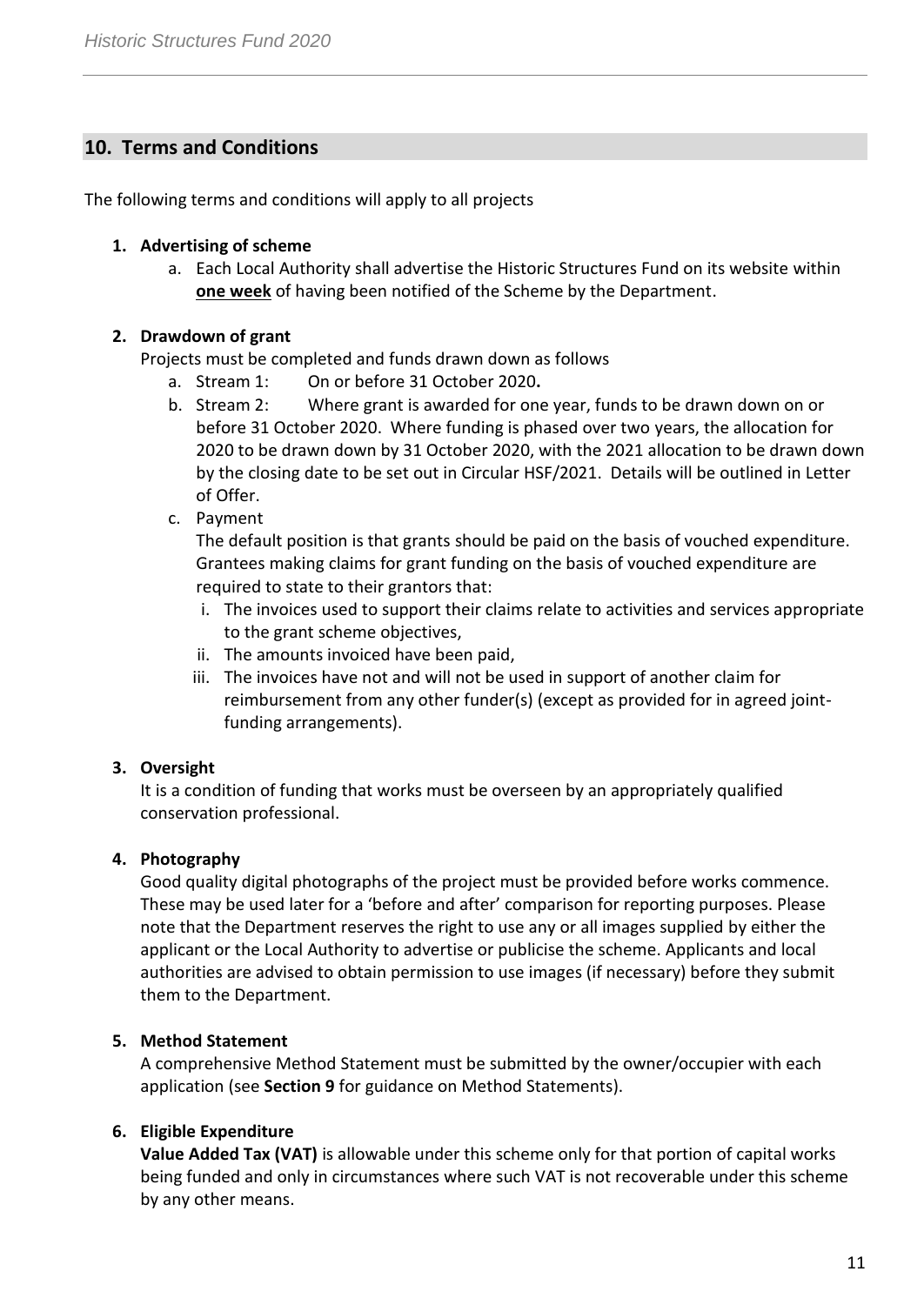**Professional Fees** are allowable only in respect of that portion of capital works being funded by the scheme.

### **7. Evidence of matching funding**

Source of matching funding must be stated on Application Form A. Applicants may be asked for evidence at a later stage.

### **8. Inspection**

- a. Where a project is proposed by a Local Authority, inspection of the structure before and after the works must be carried out by the Architectural Conservation Officer (ACO) or, where an ACO is not employed, by a member of the LA's professional staff competent to undertake this function. Where a project is proposed directly by the applicant, the conservation professional named in the application must carry out these inspections.
- b. If deemed necessary, officials of the Department **may** carry out site visits and audit during various stages of a project (and training programme, where relevant); such visits to be arranged in advance. Applicants/owners must allow access to the structure in such circumstances. Applicants may also be required to complete an evaluation survey on completion of a project. Where a training programme has been undertaken, an evaluation report should be submitted after completion.

#### **9. Progress reports**

Following a site inspection, interim progress reports must be submitted to the Department by end of June 2020, indicating whether a contract has been awarded, work has commenced and the funding, if any, paid to the applicant. Where a project has not commenced on site by **9 September 2020**, the Department, following consultation with the relevant Local Authority, reserves the right to reallocate the funding to another project.

#### **10. Reallocation of funding**

The Department may allocate and reallocate funding under the scheme, including to projects meeting the criteria for the scheme where an urgent need has arisen in the course of the year.

#### **11. Legal Agreement**

Applicants awarded grant funding under Stream 2 may be required to enter into a legal agreement with the Minister for Culture, Heritage and the Gaeltacht, placing a charge on the property for the amount of the grant.

## **12. Tax Requirements**

The applicant and any contractors must be tax compliant. Relevant tax clearance procedures in respect of public sector grant payments as set down by the Revenue Commissioners must be adhered to. Please refer to [www.revenue.ie](http://www.revenue.ie/) for further details. In line with Section 4(1) of Department of Finance Circular 44/2006: *Tax Clearance Procedures: Grants, Subsidies and Similar Type Payments*, it will be a matter for each LA to ensure that the proper tax clearance procedures are being adhered to by applicants, contractors and subcontractors, and in line with LA's own financial control procedures.

Owners who have received a determination under **Section 482** of the *Taxes Consolidation Act 1997* (as amended) (formerly Section 19 of the *Finance Act 1982*) and/or where the owner/occupier has received tax relief under the **Home Improvement Scheme** or the **Living**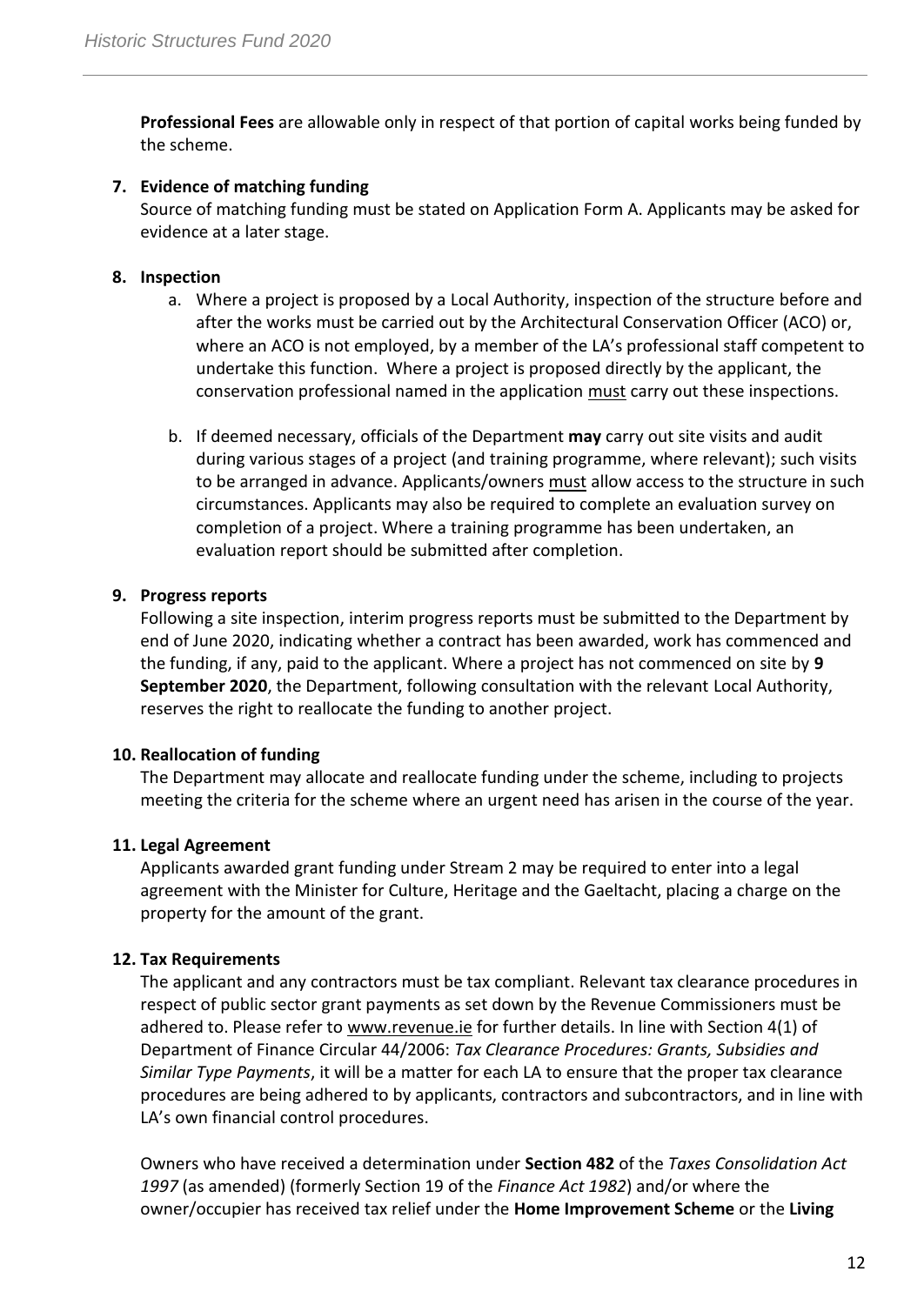**City Initiative**, should inform the Revenue Commissioners of any funding received through this scheme.

## **13. Procurement**

Projects in receipt of grant assistance must comply with Public Procurement Guidelines. <http://www.procurement.ie/>

# **14. Circular 13/2014**

a. Grantees will be required to comply with Department of Public Expenditure and Reform Circular 13/2014 - Management of and Accountability for Grants from Exchequer Funds <http://circulars.gov.ie/pdf/circular/per/2014/13.pdf>

## b. **Inspection**

Grantors should ensure that the grantee is informed that:

- i. They have an obligation to make books and accounts available to the Comptroller and Auditor General where 50 per cent or more of their total income is sourced from Exchequer Funds,
- ii. Grantors have the right to inspect the grantee's records

# **15. Endangerment notices**

Where the structure is in the ownership of a Local Authority, or where a Local Authority is providing financial assistance for works to an endangered structure under Sections 59, 69 and/or 70 of the Planning and Development Act 2000 (as amended) , the application may be made by a designated officer of that Local Authority.

# **16. Supplementary material**

Supplementary material with the application form should be submitted ONLY IF it has a direct bearing on an application (i.e. dendrochronology reports, archaeological reports, technical research, joinery and material analysis, analytical and three-dimensional drawings, detailed historical research, etc.).

# **17. Statutory Requirements**

Grant-approved works must meet all statutory requirements, including planning permission. Where works are proposed to sites/monuments protected under the *National Monuments Acts 1930-2004*, the statutory requirements for notification or for Ministerial consent under those Acts must be complied with.

The onus is on the applicant to comply with all other relevant statutory requirements, such as the Wildlife Acts, foreshore licenses (if applicable), Safety, Health and Welfare legislation, and environmental and employment legislation. The attention of the Local Authority is drawn to: *(DAHRRGA 2012) Strict Protection of Animal Species: Guidance for local authorities on the application of Articles 12 and 16 of the EU Habitats Directive to development/works by or on behalf of a Local Authority*. The publication *Bat Mitigation Guidelines for Ireland* (2006) is available on the Department's website at:

[https://www.npws.ie/publications/search?title=bat+mitigation&keyword=&author=&series=All](https://www.npws.ie/publications/search?title=bat+mitigation&keyword=&author=&series=All&year=&x=0&y=0) [&year=&x=0&y=0](https://www.npws.ie/publications/search?title=bat+mitigation&keyword=&author=&series=All&year=&x=0&y=0)

An applicant may be required to submit copies of all relevant permissions, declarations, notifications or consents when making a claim for a grant.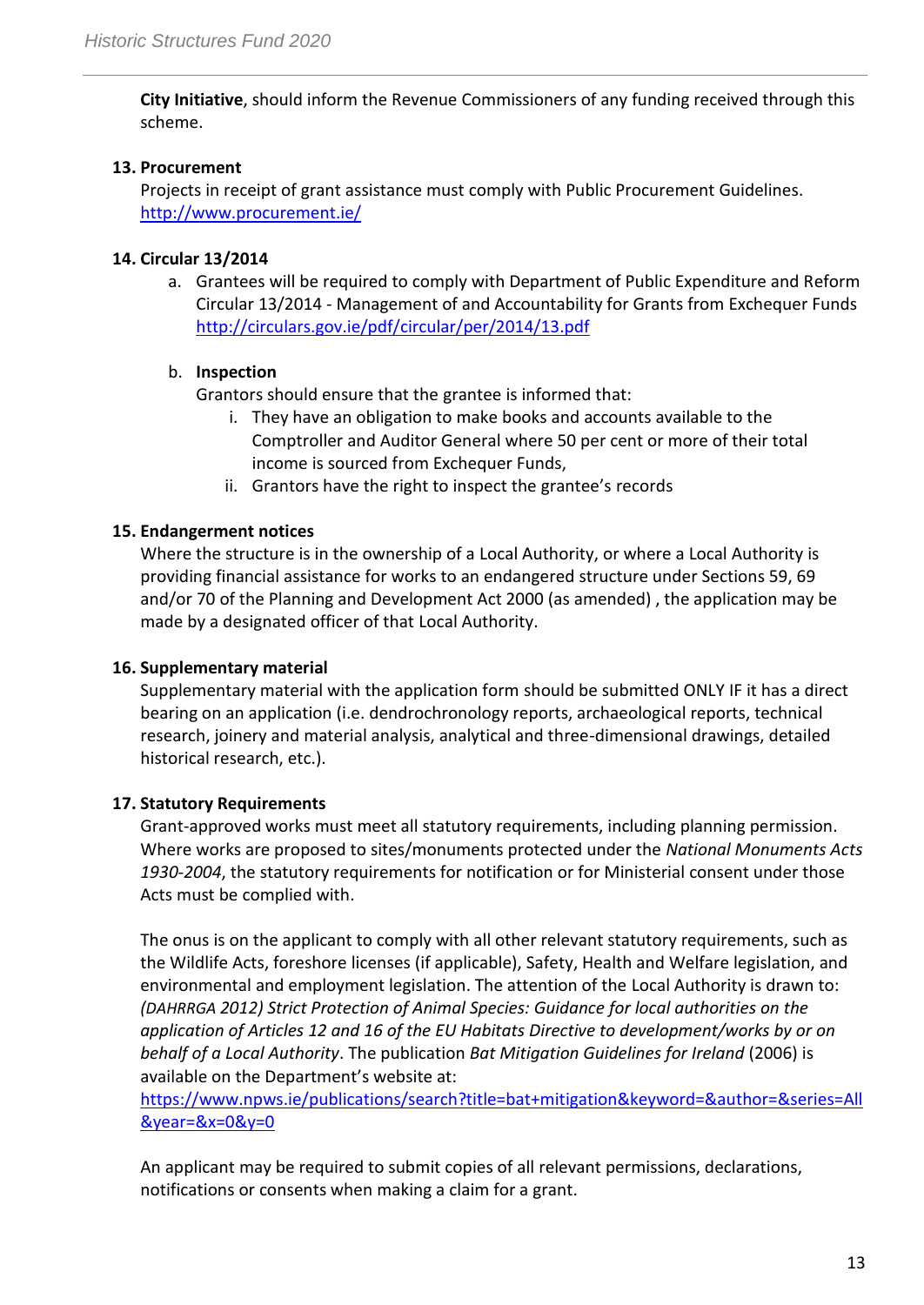#### **18. Transfer of Ownership**

If the grant-aided structure is sold, or the ownership transferred within a period of 5 years from date of payment of the grant, some or all of the funding awarded may be subject to claw-back. In the event of transfer of ownership prior to grant payment, the Local Authority may make arrangements to transfer the grant to the new owner of the property subject to his/her compliance with all conditions attached to the grant.

#### **19. Annual Report and Publicity**

Each Local Authority should include information on its operation of the fund in its Annual Report. The contribution of the Department should be publicly acknowledged in all advertisements and publicity in relation to this scheme and the appropriate logos/devices used in any print material

#### **20. Other Exchequer Funding**

Projects may be eligible to receive funding from more than one publicly-funded scheme. To ensure that the matching funding requirements for the scheme are met, information provided by the applicant in Sections 4a and 4b of the application form should be cross-checked in respect of possible other grants from exchequer funds.

Where an applicant has applied for or has received funding from other schemes financed by the Exchequer or the EU for the works concerned, the cumulative total of such funding **and** the grant under this scheme **must not exceed 80% of the total cost.**

Where the structure in question is being used for economic activity, funding under the Historic Structures Fund may be considered to be *de minimis* funding for State Aid purposes.

#### **21. Freedom of Information Acts**

Applications for funding under the scheme may be subject to the Freedom of Information Acts.

#### **22. Spot Checks**

As part of the controls that the Department undertakes in relation to the monitoring of expenditure and procedures under the Historic Structures Fund, the Built Heritage Policy Unit will carry out random spot checks on 5% of completed projects allocated funding under HSF2020. Usually 5% of projects will be selected. The check involves assessment of the files in the Local Authority offices, followed by a physical inspection of the works carried out.

#### **Applicants/owners must allow access to the structure in such circumstances.**

#### **Findings**

The final report of the Department in respect of a project, together with any findings or recommendations, will be communicated to the Local Authority. In the event that a spot check uncovers any instance of irregularity or fraud, steps to be taken may include:

**Irregularity –** Withdrawal of the wrongly obtained advantage by obligation to pay or repay the amounts due or wrongly received.

**Fraud** – Referral to appropriate authority.